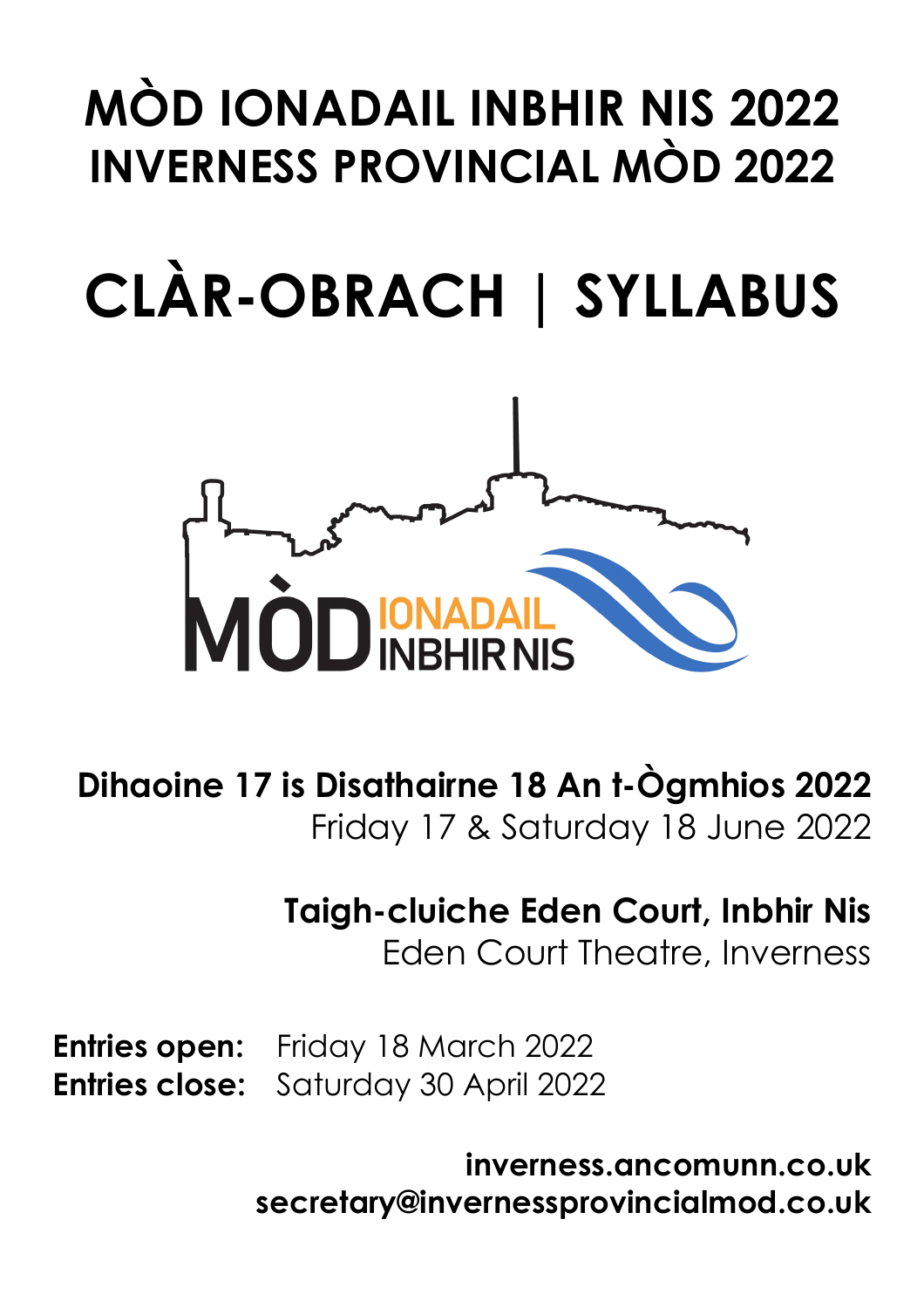## **MEUR INBHIR NIS | INVERNESS BRANCH**

Ross Brindle **Provincial Mòd Secretary**

Jean Mackay | Iain-Murdo Macmillan **Assistant Provincial Mòd Secretaries**

## **post-dealain/email:** secretary@invernessprovincialmod.co.uk **fòn-làimhe/mobile:** 07751 777249

Ross Brindle **Chairperson** Iain-Murdo Macmillan **Vice Chairperson**

Ceitidh Campbell **Secretary**

Torquil MacLean **Treasurer**

#### **Committee Members**

Cathie Ann MacDonald, Murdina Mackay, Norrie Mackay, Chrisanne Robertson, Effie Rowan & Marlene Yule.

#### **All prescribed poems and songs listed are available to purchase from An Comunn Gàidhealach**

**https://www.ancomunn.co.uk/store/**

5 Mitchell's Lane **INVERNESS** IV2 3HQ

(01463) 709705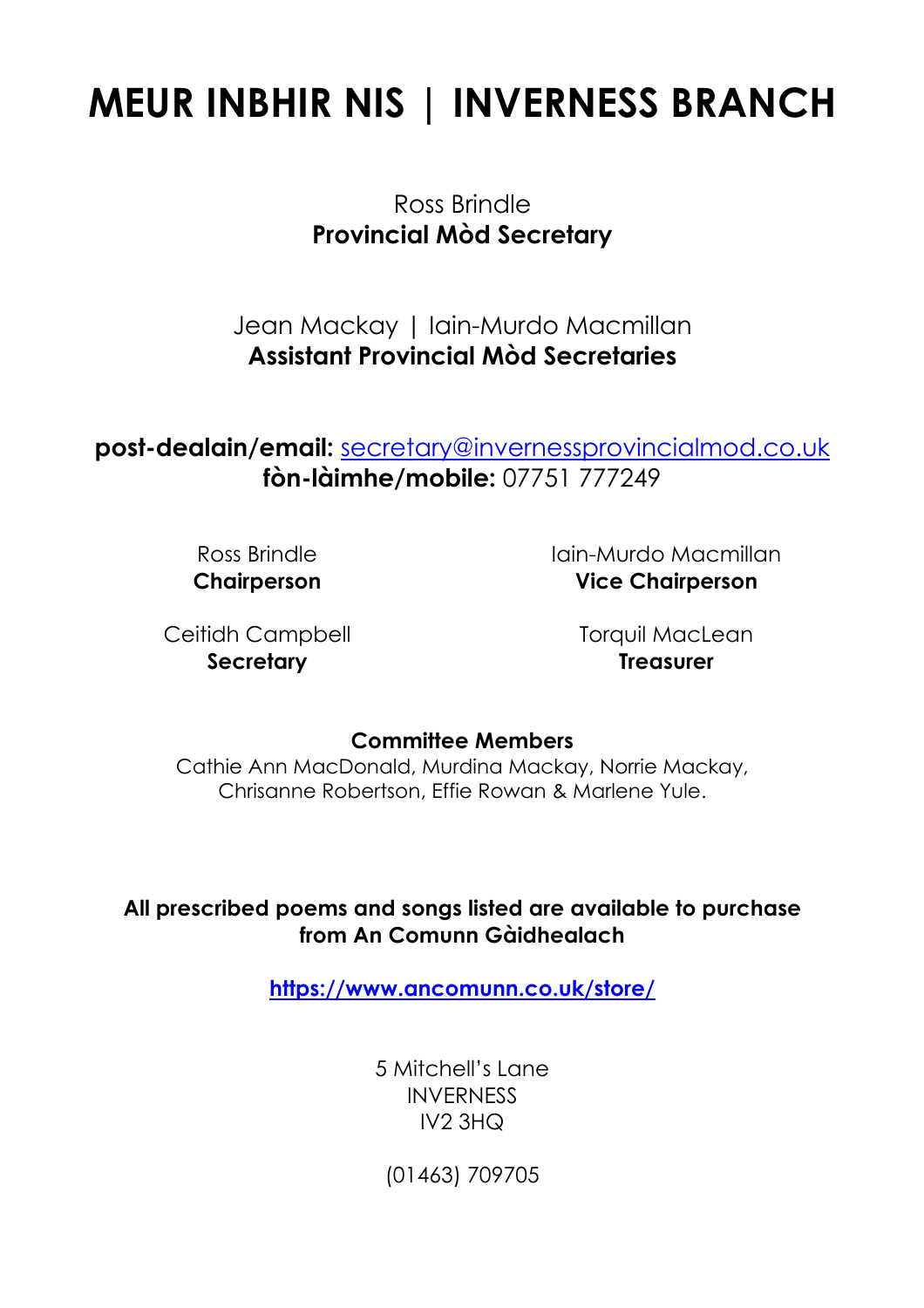## **Co-fharpaisean òigridh Junior Competitions Dihaoine 17 Ògmhios 2022 Friday 17 June 2022**

#### **Litreachas | Literature**

Write a short story, poem or newspaper article on a topic of your own choice. Entries should be typewritten, uncorrected original work. Entries should bear the competitor's name on each page.

|                  | Comp No.   Age/Class on 1 October 2022 |  |
|------------------|----------------------------------------|--|
| C <sub>0</sub> 1 | 9-10 years                             |  |
| CO <sub>2</sub>  | $11-12$ years                          |  |
| CO <sub>3</sub>  | $13-15$ years                          |  |
| ( `( )4          | $16-18$ years                          |  |

#### **Ealain | Art**

Prepare a poster with Gaelic word content on a topic of your own choice. Entries should bear the competitor's name and the competition number on the reverse of the poster.

| Comp<br>No.     | Age/Class on 1 October 2022                                                                                     |
|-----------------|-----------------------------------------------------------------------------------------------------------------|
| CO <sub>5</sub> | Cròileagain / Sgoiltean-àraich<br>Prepare a painting or drawing relating to Scotland - no word content required |
| C <sub>06</sub> | 5-6 years                                                                                                       |
| CO <sub>7</sub> | 7-8 years                                                                                                       |
| CO8             | $9-10$ years                                                                                                    |
| CO9             | $11-12$ years                                                                                                   |
| C10             | $13-18$ years                                                                                                   |

#### **Meadhanan | Media – Podcast / Radio Piece**

Prepare a Gaelic language radio programme or Podcast note exceeding 10 minutes duration on the topic of Climate Change. Entries should be submitted as sound file. Up to 6 pupils can be involved in the project.

| Comp No.   Age/Class on 1 October 2022 |
|----------------------------------------|
| Under 19                               |

#### **Meadhanan | Media – Vlog / Short Film**

Prepare and present a short Gaelic language film/Vlog not exceeding 10 minutes duration on the topic of Climate Change. Entries can be submitted via YouTube or by link.

|     | Comp No.   Age/Class on 1 October 2022 |  |
|-----|----------------------------------------|--|
| C12 | Under 19                               |  |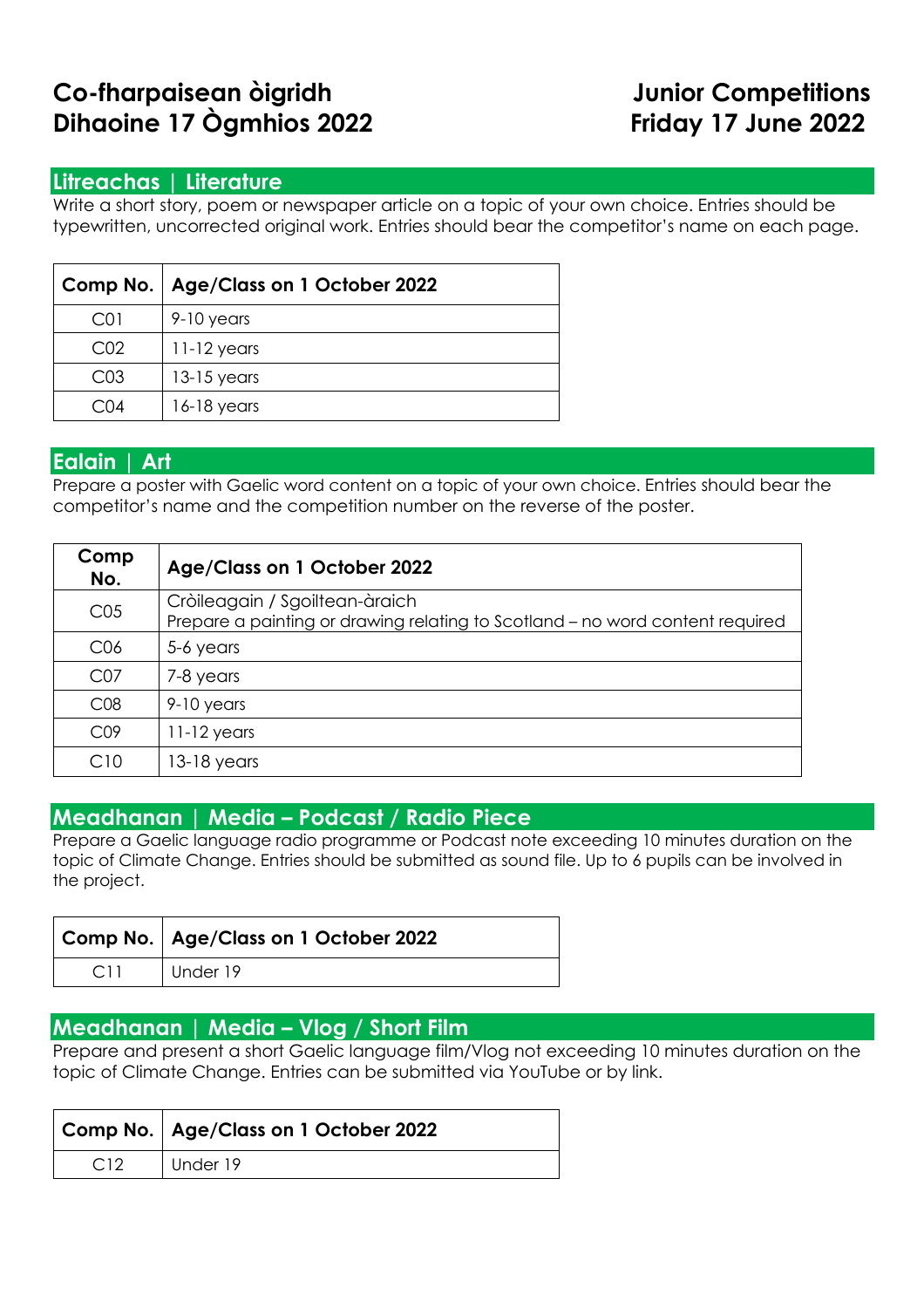## **Aithris Bàrdachd – Fileanta | Poetry Recitation – Fluent**

Recitation of a prescribed piece of poetry. No actions.

| Comp No.        | Age/Class on 1 October 2022                        | <b>Prescribed Piece</b>        |
|-----------------|----------------------------------------------------|--------------------------------|
| C13             | Primary 1 (currently pre-school)                   | Tha an Nollaig gu bhith againn |
| C <sub>14</sub> | Primary 2 (currently P1)                           | Seann sgoilear                 |
| C15             | Primary 3 (currently P2)                           | An Geamhradh                   |
| C16             | Primary 4 (currently P3)                           | Am Baidhsagal                  |
| C17             | Primary 5 (currently P4)                           | Fadachd                        |
| C18             | Primary 6 (currently P5)                           | An Rèis Mhòr                   |
| C19             | Primary 7 (currently P6)                           | An Dentist                     |
| C <sub>20</sub> | 11-12 years [Secondary pupils only] (currently P7) | Chunnaic mi ghealach a-raoir   |
| C21             | $13-15$ years                                      | A' chraobh                     |
| C <sub>22</sub> | $16-18$ years                                      | Own Choice                     |

## **Aithris Bàrdachd - Luchd-ionnsachaidh | Poetry Recitation – Learner**

Recitation of a prescribed piece of poetry. No actions.

| Comp No.        | Age/Class on 1 October 2022                        | <b>Prescribed Piece</b>        |
|-----------------|----------------------------------------------------|--------------------------------|
| C <sub>23</sub> | Primary 1 (currently pre-school)                   | Làithean-sgoile                |
| C <sub>24</sub> | Primary 2 & Primary 3 (currently P1 & P2)          | Bidh mo sheanair falbh le bata |
| C <sub>25</sub> | Primary 4 & Primary 5 (currently P3 & P4)          | An t-Eather                    |
| C <sub>26</sub> | Primary 6 & Primary 7 (currently P5 & P6)          | Am Brù-Dearg                   |
| C <sub>27</sub> | 11-12 years [Secondary pupils only] (currently P7) | An Cuan Siar                   |
| C <sub>28</sub> | 13-15 years                                        | Na h-Eilthirich                |
| C <sub>29</sub> | 16-18 years                                        | Own Choice                     |

## **Innse Sgeulachdan – Fosgailte | Story Telling – Fluent & Learner**

Tell a story of your own choice.

|     | Comp No.   Age/Class on 1 October 2022 |                                |
|-----|----------------------------------------|--------------------------------|
| C30 | 5-8 years                              | (maximum duration – 4 minutes) |
| C31 | 9-10 years                             | (maximum duration – 4 minutes) |
| C32 | $11-12$ years                          | (maximum duration - 4 minutes) |
| C33 | $13-18$ years                          | (maximum duration - 5 minutes) |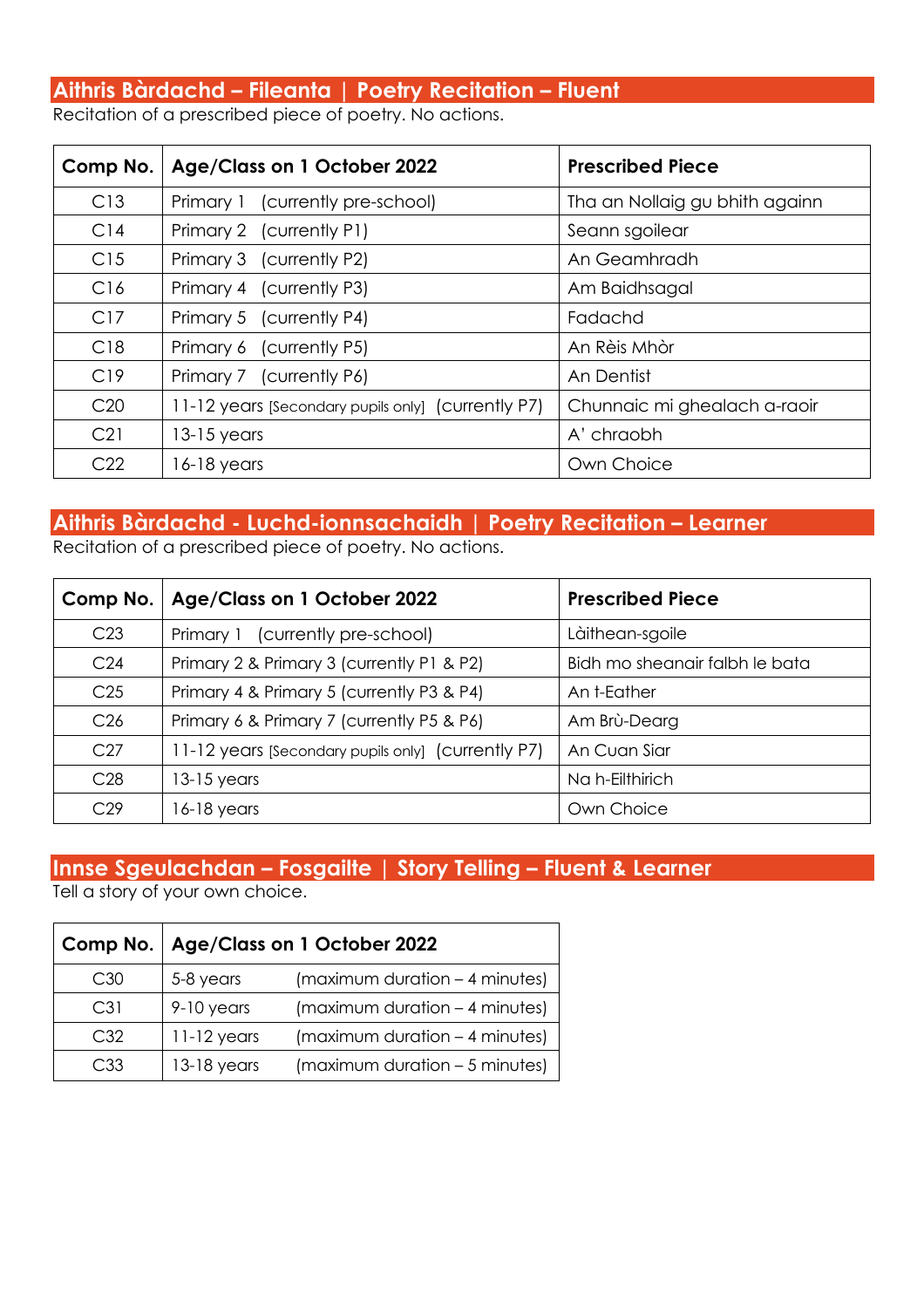### **Seinn aon-neach – Fileanta | Solo Singing – Fluent**

Singing a prescribed song.

| Comp<br>No. | Age/Class on 1 October 2022                                 | <b>Prescribed Piece</b>                  |
|-------------|-------------------------------------------------------------|------------------------------------------|
| C34         | Boys & Girls<br>Primary 1 & 2 (currently pre-school & P1)   | Chan eil mo leannan ann an seo           |
| C35         | Boys & Girls<br>Primary 3 (currently P2)                    | Siùth'd a leanaibh                       |
| C36         | Boys & Girls<br>Primary 4 (currently P3)                    | Mo Sheanmhair an Spùinneadair            |
| C37         | Boys<br>Primary 5 & 6 (currently P4 & P5)                   | O mo dhùthaich                           |
| C38         | Girls<br>Primary 5 (currently P4)                           | Oran na maighdinn mhara                  |
| C39         | Girls<br>Primary 6 (currently P5)                           | Caidil a Rùin                            |
| C40         | <b>Boys</b><br>Primary 7 & 11-12 years (currently P6 & P7)  | A chailin donn                           |
| C41         | Girls<br>Primary 7 (currently P6)                           | Tha fadachd cian do ghaoil orm           |
| C42         | Girls<br>11-12 years [Secondary pupils only] (currently P7) | Hug oireann ò ro gur toigh leam fhìn thu |
| C43         | Boys<br>$13-15$ years                                       | Fonn mo leannain                         |
| C44         | Girls<br>$13-15$ years                                      | Bothan àirigh am Bràigh Raineach         |

## **Seinn aon-neach – Luchd-ionnsachaidh | Solo Singing – Learner**

Singing a prescribed song.

| Comp<br>No.     | Age/Class on 1 October 2022                                       | <b>Prescribed Piece</b>               |
|-----------------|-------------------------------------------------------------------|---------------------------------------|
| C45             | Boys & Girls<br>Primary 1 (currently pre-school)                  | Èisg Bhig                             |
| C46             | Boys & Girls<br>Primary 2 & 3<br>(currently P1 & P2)              | An Làir Bhàn                          |
| C47             | Boys & Girls<br>Primary 4 & 5<br>(currently P3 & P4)              | Chaidh mo lothag air chall            |
| C48             | Boys & Girls<br>Primary 6 & 7 (currently P5 & P6)                 | Cruachan Beann                        |
| C49             | <b>Boys</b><br>11-12 years [Secondary pupils only] (currently P7) | 'S e tìr mo rùin-s' a' Ghàidhealtachd |
| C50             | Girls<br>11-12 years [Secondary pupils only] (currently P7)       | Dèan cadalan sàmhach                  |
| C <sub>51</sub> | <b>Boys</b><br>$13-15$ years                                      | 'S e seo deoch slàint' an armainn     |
| C52             | Girls<br>$13-15$ years                                            | A ghille dhuinn, gur tu bu toigh leam |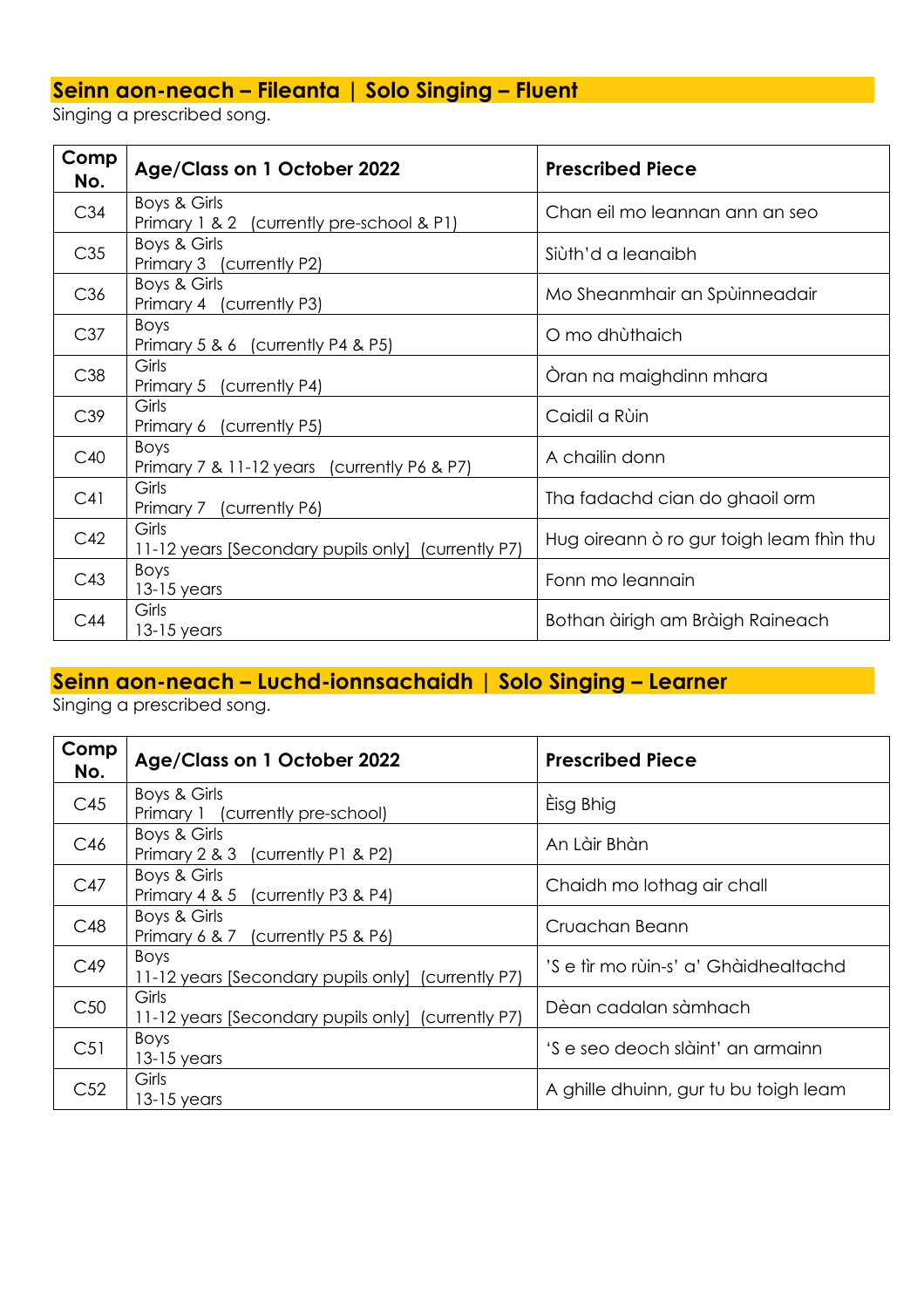#### **Seinn aon-neach – Fosgailte | Solo Singing – Open**

Singing of one song.

| Comp<br>No.     | Age/Class on 1 October 2022  | <b>Prescribed Piece</b> |
|-----------------|------------------------------|-------------------------|
| C53             | <b>Boys</b><br>$16-18$ years | Own Choice              |
| C <sub>54</sub> | Girls<br>16-18 vears         | Own Choice              |

#### **Seinn Traidiseanta | Traditional Singing**

One song sung in the traditional style.

| Comp<br>No.     | Age/Class on 1 October 2022   | <b>Prescribed Piece</b> |
|-----------------|-------------------------------|-------------------------|
| C <sub>55</sub> | Boys & Girls<br>Under 11      | Own Choice              |
| C56             | Boys & Girls<br>$11-12$ years | Own Choice              |
| C57             | Boys & Girls<br>$13-15$ years | Own Choice              |
| C58             | Boys & Girls<br>$16-18$ years | Own Choice              |

#### **Togail-Fuinn Sailm | Precenting A Psalm**

Precent, in a traditional manner, two verses of an own choice psalm to a tune chosen from The Scottish Psalmody. 'Congregation' support will be provided by the competitor's own choir or group. Group must consist of at least 6 people.

| Comp<br>No.     | Age/Class on 1 October 2022 | <b>Prescribed Piece</b> |
|-----------------|-----------------------------|-------------------------|
| C <sub>59</sub> | Boys & Girls<br>Jnder 19    | Own Choice              |

#### **Seinn Càraid | Duet Singing**

One song sung in Harmony.

| Comp<br>No. | Age/Class on 1 October 2022 | <b>Prescribed Piece</b> |
|-------------|-----------------------------|-------------------------|
| C60         | Boys & Girls<br>Under 13    | Own Choice              |
| C61         | Boys & Girls<br>Under 19    | Own Choice              |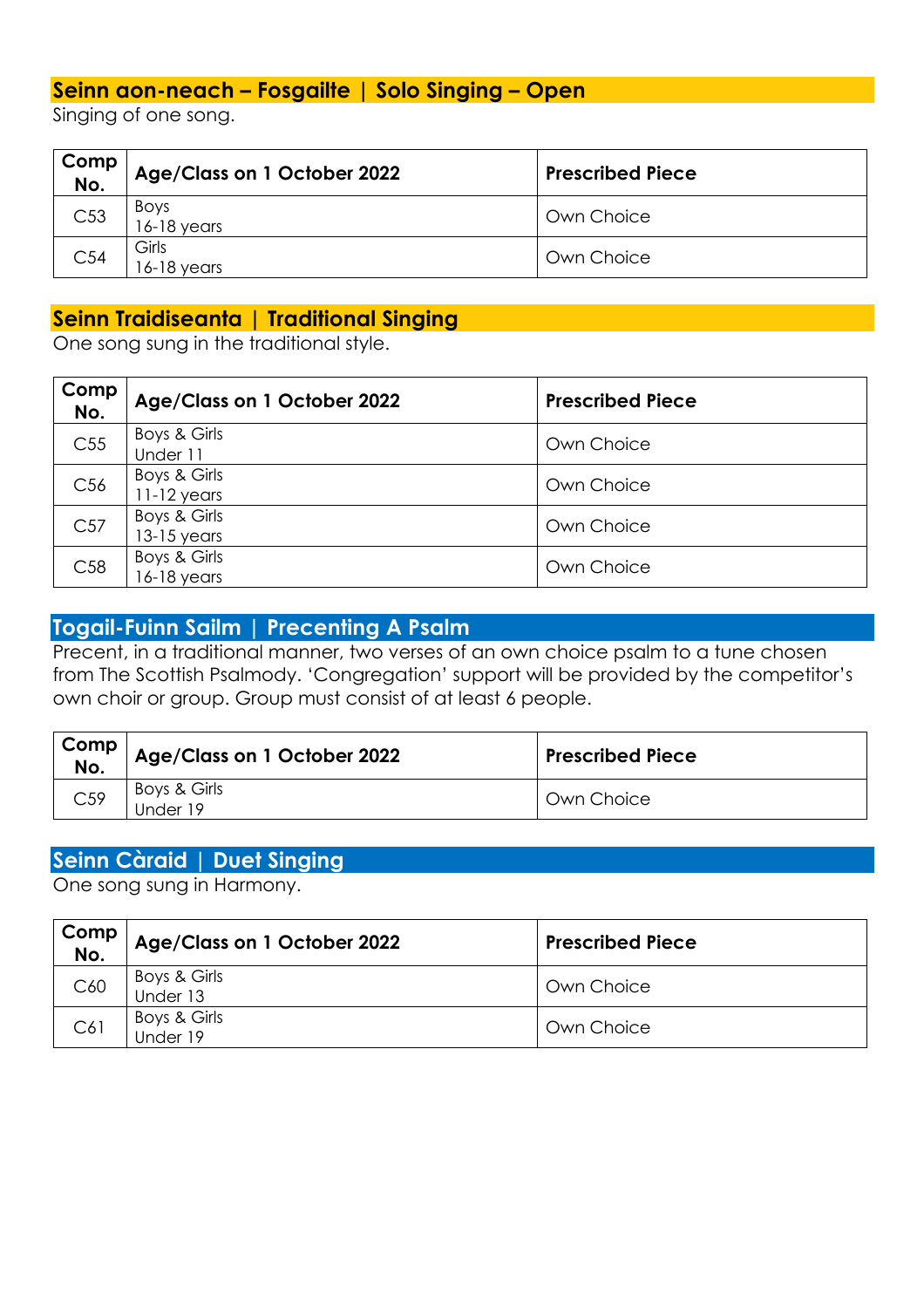#### **Orain Luaidh | Waulking Song**

Sing waulking songs of own choice. Any number of songs may be sung, which may, but not necessarily, include an 'òran basaidh', within a time limit of 10 minutes. Groups must consist of between 7 and 12 persons, with one, or more soloists, if preferred. The singing will be in unison. Any variations to unison singing should be strictly in accordance with local traditional approaches to the singing of waulking songs. Spoken input as part of the performance, or preceding the singing of another song, is also at the discretion of the group.

| Comp<br>$No$ . | Age/Class on 1 October 2022 | <b>Prescribed Piece</b> |
|----------------|-----------------------------|-------------------------|
| C62            | Boys & Girls<br>Jnder 19    | Own Choice              |

#### **Òran Gnìomh | Action Song**

Perform a song or a medley of songs as a group with actions.

| Comp<br>No. | Age/Class on 1 October 2022    | <b>Prescribed Piece</b> |
|-------------|--------------------------------|-------------------------|
| C63         | Cròileagain / Sgoiltean-àraich | Own Choice              |
| C64         | Primary                        | Own Choice              |
| C65         | Secondary                      | Own Choice              |

#### **Còisirean | Choral**

| Comp<br>No.     | Age/Class on 1 October 2022 | <b>Prescribed Piece</b> |
|-----------------|-----------------------------|-------------------------|
| C <sub>66</sub> | Under 13 – Unison           | Own Choice – 2 songs    |
| C67             | Under 13 – Harmony          | Own Choice – 2 songs    |
| C <sub>68</sub> | Under 13 – Puirt-à-beul     | Own Choice              |
| C69             | Under 19 – Unison           | Own Choice – 2 songs    |
| C70             | Under 19 - Harmony          | Own Choice – 2 songs    |
| C <sub>71</sub> | Under 19 – Puirt-à-beul     | Own Choice              |

#### **Còmhlain | Groups or Bands**

Groups or Bands should consist of a minimum of 3 members. Not to exceed 5 minutes.

| Comp<br>No.     | Age/Class on 1 October 2022 | <b>Prescribed Piece</b>                        |
|-----------------|-----------------------------|------------------------------------------------|
| C.72            | Under 13                    | Own Choice – 1 Gaelic song or instrumental set |
| C <sub>73</sub> | Under 19                    | Own Choice - 1 Gaelic song or instrumental set |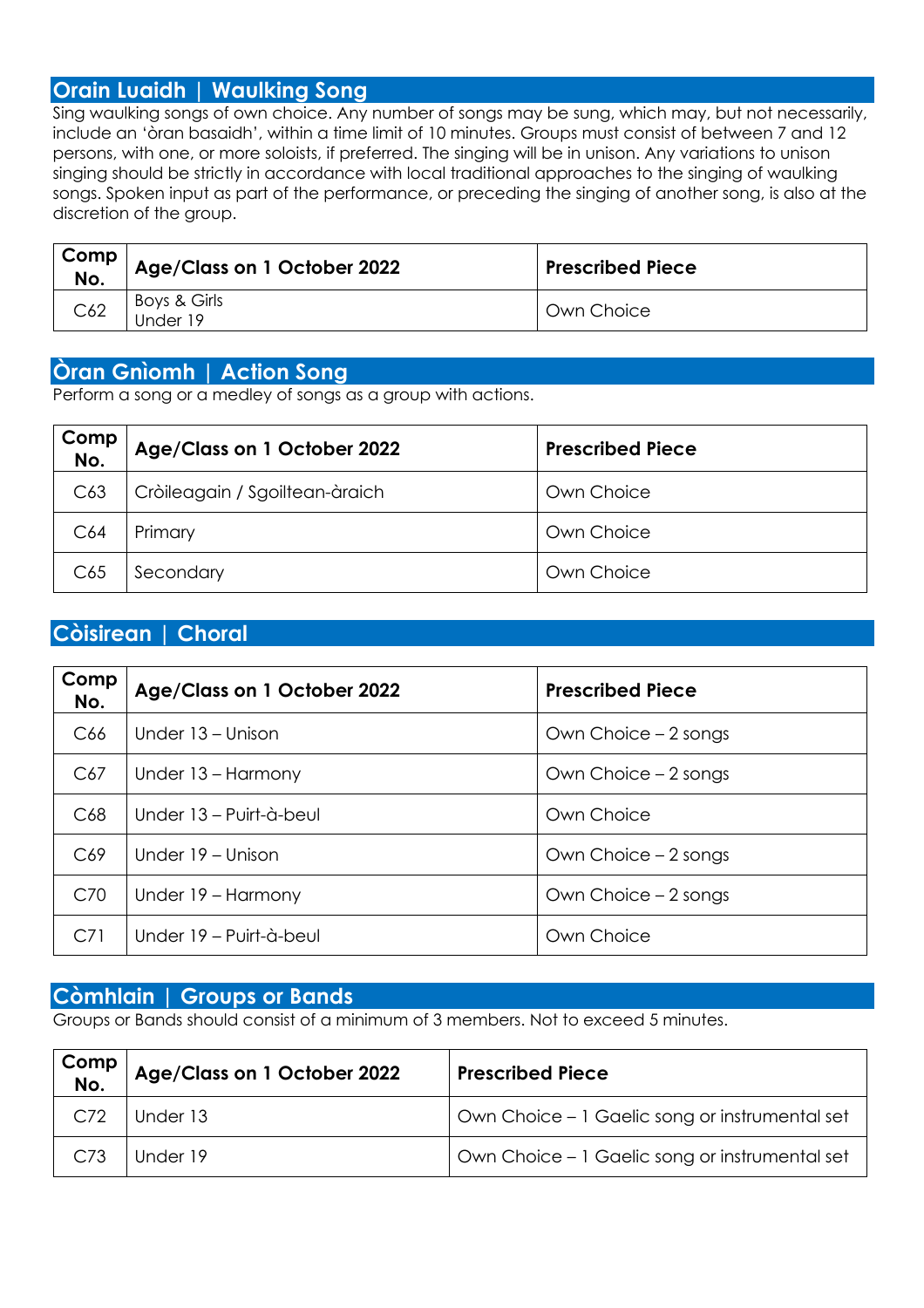## **Fidheall | Fiddle**

| Comp<br>No.     | Age/Class on 1 October 2022 | <b>Prescribed Piece</b>                                                 |
|-----------------|-----------------------------|-------------------------------------------------------------------------|
| C <sub>74</sub> | Primary                     | Own Choice – Slow Gaelic Air & March                                    |
| C75             | Secondary $-51$ to S2       | Own Choice - Slow Gaelic Air & March                                    |
| C76             | Secondary $-$ S3 to S6      | Own Choice - Slow Gaelic Air & March followed<br>by a Strathspey & Reel |

### **Piàna | Piano**

| Comp<br>No. | Age/Class on 1 October 2022 | <b>Prescribed Piece</b>                       |
|-------------|-----------------------------|-----------------------------------------------|
| C.77        | Under 13                    | Own Choice - Slow Gaelic Air & March          |
| C.78        | Under 19                    | Own Choice – A selection of Traditional tunes |

## **Bogsa-Ciùil & Meileòidean | Accordion & Melodeon**

| Comp<br>No. | Age/Class on 1 October 2022 | <b>Prescribed Piece</b>                                              |
|-------------|-----------------------------|----------------------------------------------------------------------|
| C79         | Under 13                    | Own Choice – Slow Gaelic Air & March                                 |
| C80         | Under 19                    | Own Choice - March, Strathspey & Reel                                |
| C81         | Under 19                    | Own Choice – A selection of contemporary<br><b>Traditional tunes</b> |

## **Clàrsach | Harp**

| Comp<br>No. | Age/Class on 1 October 2022                 | <b>Prescribed Piece</b>                                                                    |
|-------------|---------------------------------------------|--------------------------------------------------------------------------------------------|
| C82         | Under 19<br>Solo Elementary (Grade 1 & 2)   | Own Choice -<br>Two contrasting pieces of Gaelic origin                                    |
| C83         | Under 19<br>Solo Intermediate (Grade 3 & 4) | Own Choice -<br>Two contrasting pieces of Gaelic origin                                    |
| C84         | Under 19<br>Advanced (Grades 5+)            | Own Choice -<br>Two contrasting pieces of Gaelic origin                                    |
| C85         | Under 19<br><b>Clarsach Ensembles</b>       | Own Choice -<br>Pieces of Gaelic origin. Not to exceed 6 minutes.                          |
| C86         | Under 19<br>Self-accompaniment              | Own Choice - Sing two contrasting Gaelic songs whilst<br>self-accompanying on the clarsach |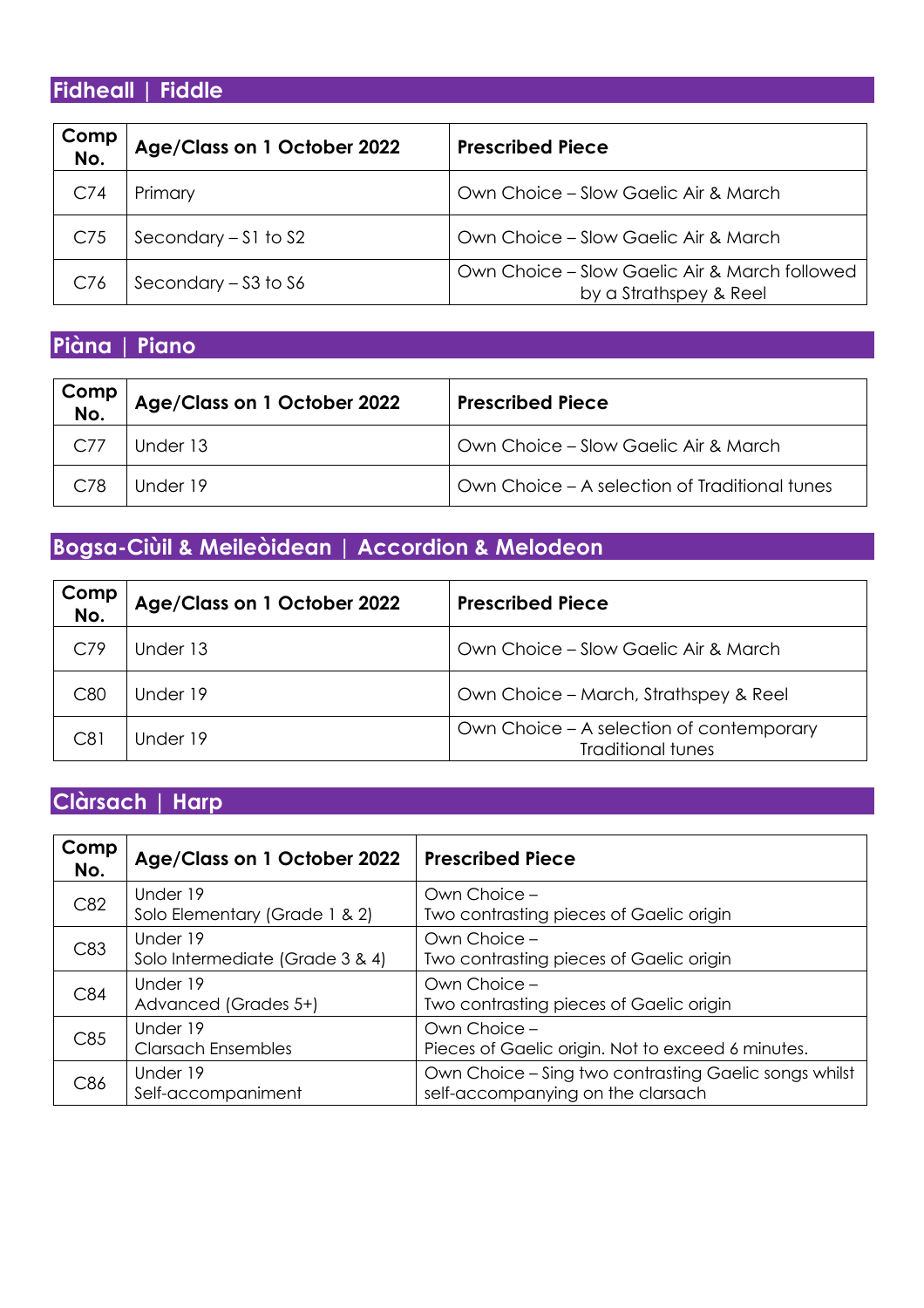**Feadan | Chanter**

| Comp<br>No. | Age/Class on 1 October 2022 | <b>Prescribed Piece</b>                |
|-------------|-----------------------------|----------------------------------------|
| C87         | Under 13                    | Own Choice – 2/4 March (2 parts only)  |
| C88         | Under 13                    | Own Choice – Gaelic Air (2 parts only) |

## **Pìobaireachd | Bagpipes**

| Comp<br>No.     | Age/Class on 1 October 2022                                                   | <b>Prescribed Piece</b>                                             |
|-----------------|-------------------------------------------------------------------------------|---------------------------------------------------------------------|
| C89             | <b>Novice</b><br>(Pipers in their first full year<br>of playing the Bagpipes) | Own Choice – 2/4 March                                              |
| C <sub>90</sub> | Under 16                                                                      | Own Choice – 2/4 March (minimum 4 parts)                            |
| C91             | Under 16                                                                      | Own Choice – Strathspey & Reel (minimum 4 parts)                    |
| C92             | Under 16                                                                      | Own Choice – Jig (minimum 4 parts)                                  |
| C93             | Under 16                                                                      | Own Choice – Play the ground of a Piobaireachd                      |
| C94             | 16-18 years                                                                   | Own Choice – 2/4 March, Strathspey & Reel<br>(minimum 4 parts each) |
| C95             | 16-18 years                                                                   | Own Choice – Hornpipe & Jig                                         |
| C <sub>96</sub> | 16-18 years                                                                   | Own Choice – Piobaireachd                                           |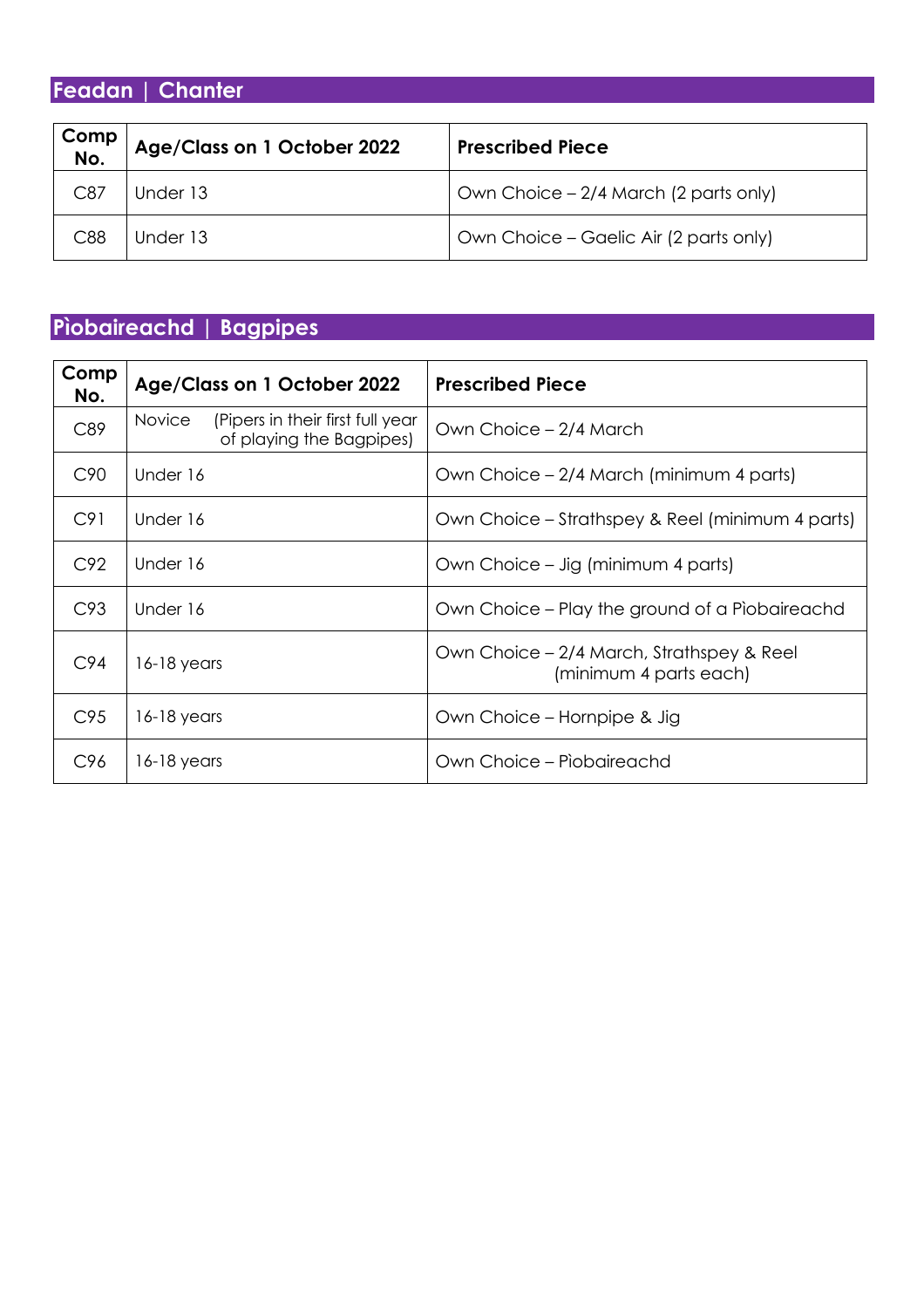## **Co-fharpaisean Inbheach Manual Adult Competitions Disathairne 18 Ògmhios 2022 Saturday 18 June 2022**

#### **Seinn Aon-Neach | Vocal Solos**

| <b>SO1</b> | Ladies       | lain Ghlinn Cuaich or Bi falbh on uinneig and 1 song own choice                 |
|------------|--------------|---------------------------------------------------------------------------------|
| <b>SO2</b> | Men          | A Mhàiri Bhàn Òg or Càit an caidil an rìbhinn a-nochd? and 1 song<br>own choice |
| <b>SO3</b> | Ladies & Men | song from the Inverness area - own choice                                       |
| <b>SO4</b> | Ladies & Men | song - own choice                                                               |

#### **Seinn Traidiseanta | Traditional Singing**

| <b>SO5</b> | Ladies       | Singing of two songs in the traditional style - own choice |  |
|------------|--------------|------------------------------------------------------------|--|
| <b>SO6</b> | Men          | Singing of two songs in the traditional style - own choice |  |
| <b>SO7</b> | Ladies & Men | Singing of a puirt-a-beul - own choice                     |  |

#### **Seinn Càraid, Seinn Cheathrar & Orain Luaidh| Duets, Quartets & Waulking Songs**

| <b>SO8</b>      | Duet singing    | Singing in harmony - own choice                                                                                                                                                                                                                                                                                                                                                                                                                                                                                                                                                 |  |
|-----------------|-----------------|---------------------------------------------------------------------------------------------------------------------------------------------------------------------------------------------------------------------------------------------------------------------------------------------------------------------------------------------------------------------------------------------------------------------------------------------------------------------------------------------------------------------------------------------------------------------------------|--|
| <b>SO9</b>      | Quartet singing | Singing in 4-part harmony - own choice                                                                                                                                                                                                                                                                                                                                                                                                                                                                                                                                          |  |
| S <sub>10</sub> | Waulking group  | Sing waulking songs of own choice. Any number of songs may be<br>sung, which, may, but not necessarily, include an 'òran basaidh',<br>within a time limit of 10 minutes.<br>Groups must consist of at least 7 persons, with one, or more soloists, if<br>preferred. The singing will be in unison. Any variations to unison singing<br>should be strictly in accordance with local traditional approaches to<br>the singing of waulking songs.<br>Spoken input as part of the performance, or preceding the singing of<br>another song, is also at the discretion of the group. |  |

#### **Còisirean | Choral**

| S <sub>11</sub> | 4-part harmony     | 2 songs – own choice |
|-----------------|--------------------|----------------------|
| S <sub>12</sub> | Male voices        | 2 songs – own choice |
| S <sub>13</sub> | Female voices      | 2 songs – own choice |
| S14             | Puirt-à-beul       | Own Choice           |
| S <sub>15</sub> | Accompanied choirs | song – Own Choice    |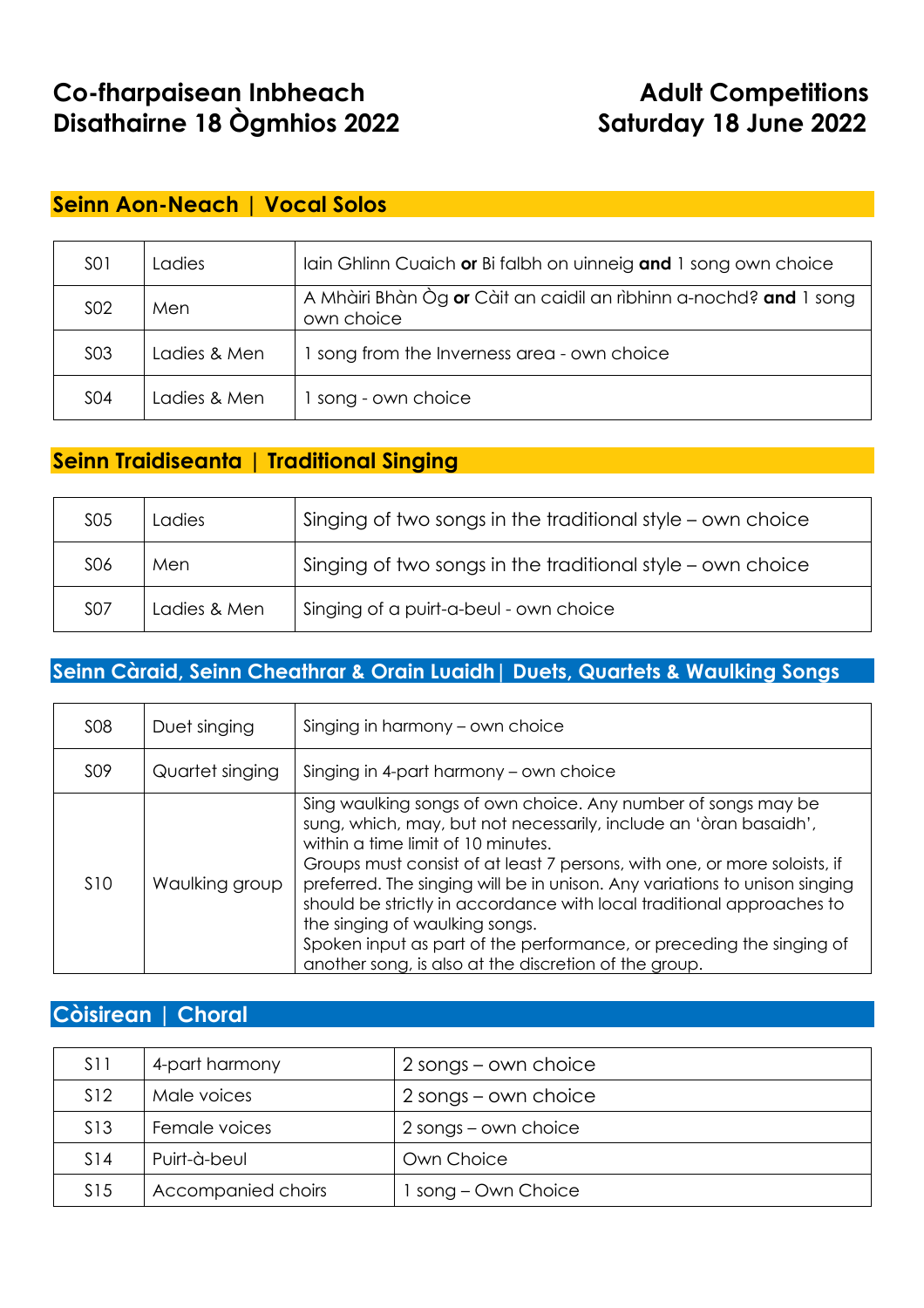## **Ceòl Inneal | Instrumental**

| S16             | Fiddle               | Slow Gaelic Air, March, Strathspey & Reel – own choice |
|-----------------|----------------------|--------------------------------------------------------|
| S <sub>17</sub> | Accordion & Melodeon | March, Strathspey & Reel - own choice                  |
| S <sub>18</sub> | <b>Bagpipes</b>      | March, Strathspey & Reel - own choice                  |
| S <sub>19</sub> | <b>Bagpipes</b>      | Piobaireachd – own choice                              |
| <b>S20</b>      | Clàrsach             | Two pieces of Gaelic origin - own choice               |

#### **Beul-aithris | Oral**

An introduction to the chosen piece should be given before reading.

| S21        | <b>Recitation of Poetry</b> | Reading of a poem – own choice             |
|------------|-----------------------------|--------------------------------------------|
| <b>S22</b> | <b>Recitation of Prose</b>  | Reading of a passage of prose - own choice |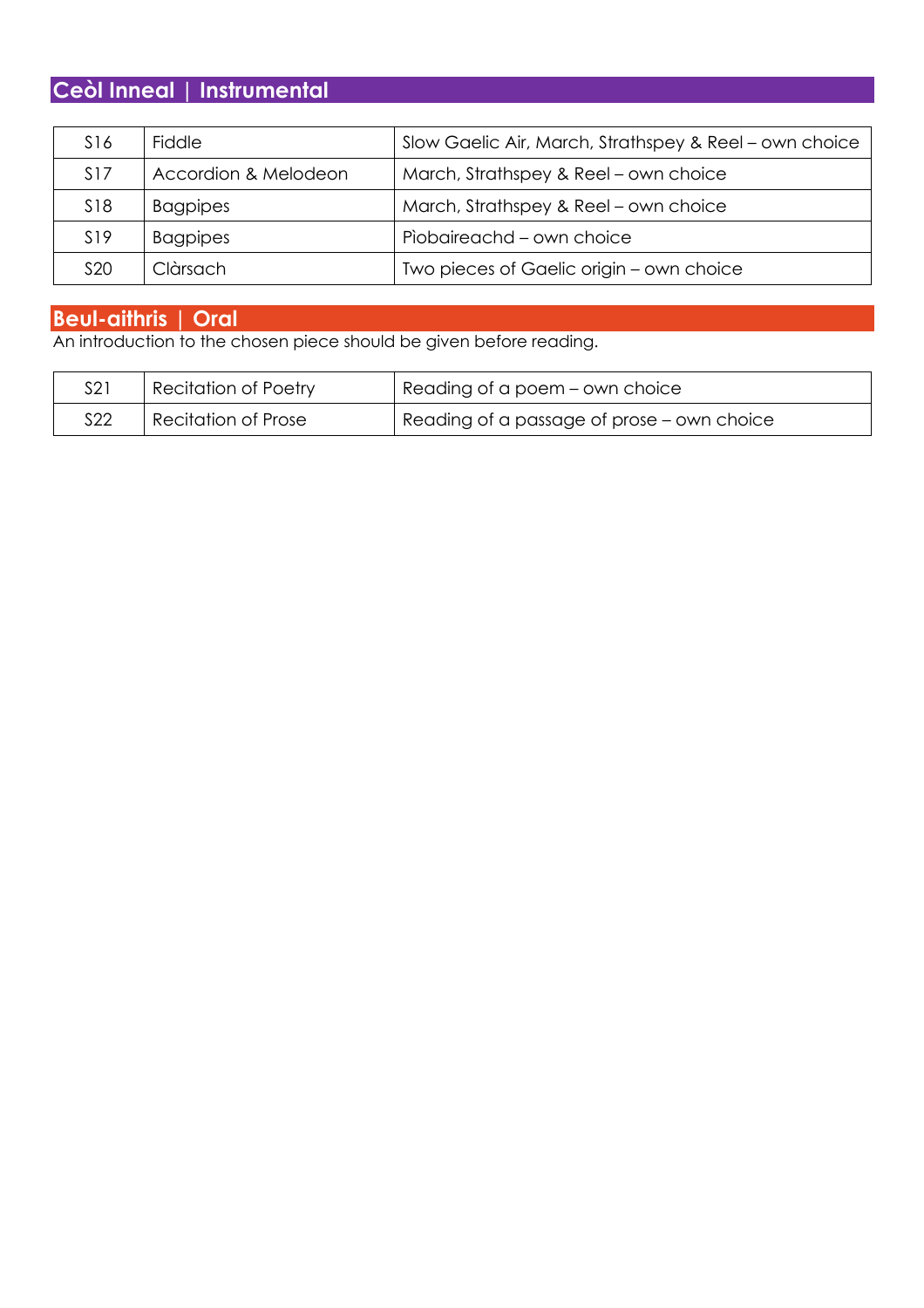## **Co-fharpaisean air-loidhne Co-fharpaisean air-loidhne**

## **JUNIOR**

| Comp<br>No.      | Age on<br>1 October<br>2022 | <b>Description</b>               | <b>Competition Information</b>                                                                                                                                                                               |
|------------------|-----------------------------|----------------------------------|--------------------------------------------------------------------------------------------------------------------------------------------------------------------------------------------------------------|
| OL1              | Under 13                    | Solo Singing - Fluent            | One song – own choice                                                                                                                                                                                        |
| OL <sub>2</sub>  | 13 to 18 years              | Solo Singing - Fluent            | One song – own choice                                                                                                                                                                                        |
| OL3              | Under 13                    | Traditional Solo - Fluent        | One song sung in the Traditional<br>style - own choice                                                                                                                                                       |
| OL4              | 13 to 18 years              | <b>Traditional Solo - Fluent</b> | One song sung in the Traditional<br>style - own choice                                                                                                                                                       |
| OL <sub>5</sub>  | Under 13                    | Solo Singing - Learner           | One song – own choice                                                                                                                                                                                        |
| OL6              | 13 to 18 years              | Solo Singing - Learner           | One song – own choice                                                                                                                                                                                        |
| OL7              | Under 13                    | Traditional Solo - Learner       | One song sung in the Traditional<br>style - own choice                                                                                                                                                       |
| OL <sub>8</sub>  | 13 to 18 years              | Traditional Solo - Learner       | One song sung in the Traditional<br>style - own choice                                                                                                                                                       |
| OL <sub>9</sub>  | Under 13                    | Duet, Quartet or Choral singing  | One song – own choice                                                                                                                                                                                        |
| OL10             | Under 19                    | Duet, Quartet or Choral singing  | One song – own choice                                                                                                                                                                                        |
| OL <sub>11</sub> | Under 13                    | Recitation                       | Reciting a poem or telling a story -<br>maximum of 5 minutes                                                                                                                                                 |
| <b>OL12</b>      | 13 to 18 years              | Recitation                       | Reciting a poem or telling a story -<br>maximum of 5 minutes                                                                                                                                                 |
| <b>OL13</b>      | Under 13                    | Playing an instrument of choice  | Play a set of tunes on an instrument<br>of your choice (Piano, Fiddle,<br>Accordion, Melodeon, Chanter,<br>Bagpipes or Clàrsach). The set<br>should be a minimum of 2 minutes<br>and a maximum of 5 minutes. |
| OL14             | 13 to 18 years              | Playing an instrument of choice  | Play a set of tunes on an instrument<br>of your choice (Piano, Fiddle,<br>Accordion, Melodeon, Chanter,<br>Bagpipes or Clàrsach). The set<br>should be a minimum of 2 minutes<br>and a maximum of 5 minutes. |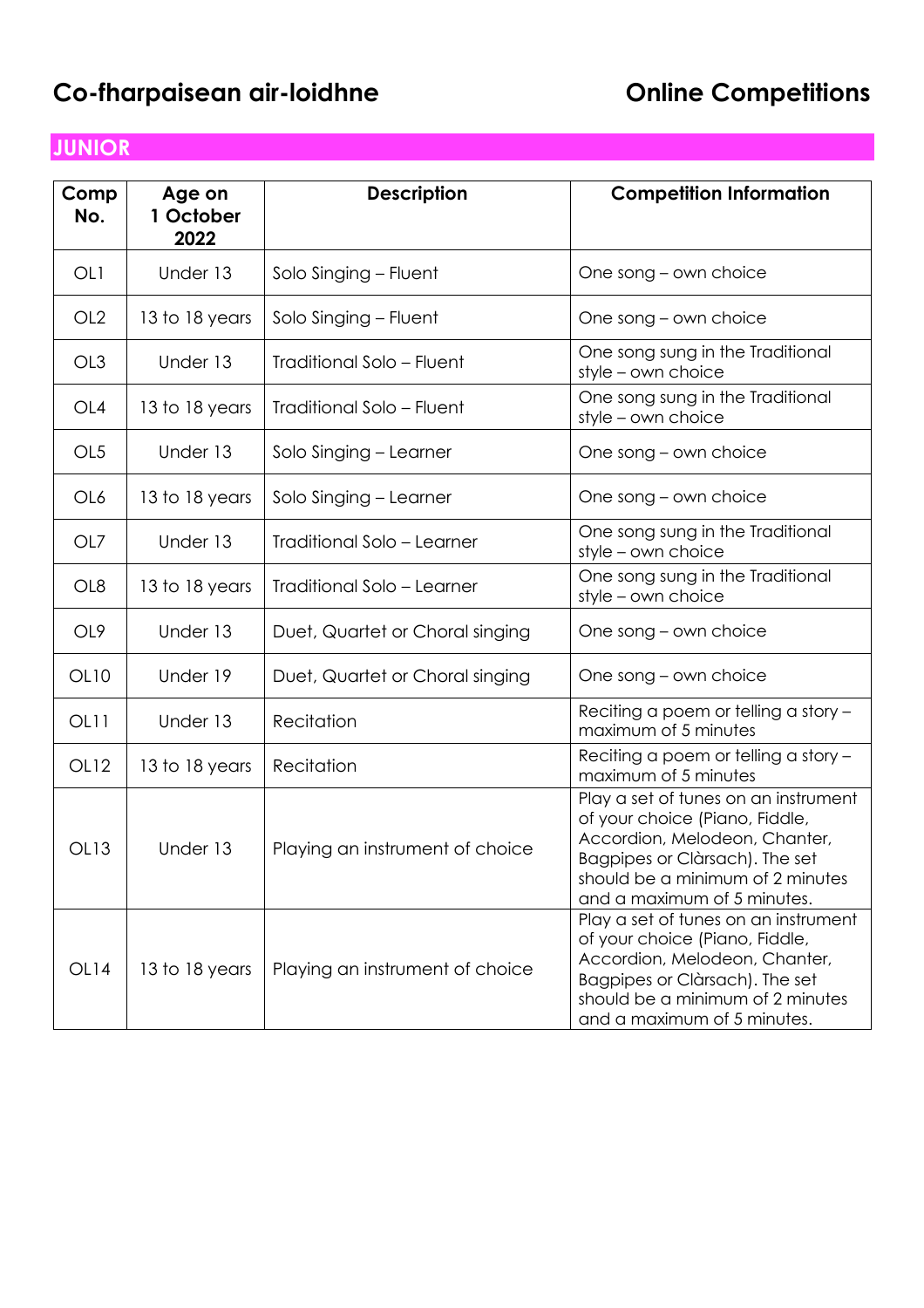## **ADULT**

| Comp<br>No.      | <b>Description</b>              | <b>Competition Information</b>                                                                                                                                                                            |
|------------------|---------------------------------|-----------------------------------------------------------------------------------------------------------------------------------------------------------------------------------------------------------|
| OL15             | Solo Singing – Fluent           | One song – own choice                                                                                                                                                                                     |
| OL <sub>16</sub> | Solo Singing - Learner          | One song – own choice                                                                                                                                                                                     |
| OL17             | Traditional Solo - Fluent       | One song sung in the Traditional style – own<br>choice                                                                                                                                                    |
| OL18             | Traditional Solo – Learner      | One song sung in the Traditional style – own<br>choice                                                                                                                                                    |
| OL <sub>19</sub> | Duet, Quartet or Choral singing | One song – own choice                                                                                                                                                                                     |
| OL20             | Recitation                      | Reciting a poem or telling a story – maximum of<br>5 minutes                                                                                                                                              |
| OL21             | Playing an instrument of choice | Play a set of tunes on an instrument of your<br>choice (Piano, Fiddle, Accordion, Melodeon,<br>Chanter, Bagpipes or Clàrsach). The set should<br>be a minimum of 2 minutes and a maximum of<br>5 minutes. |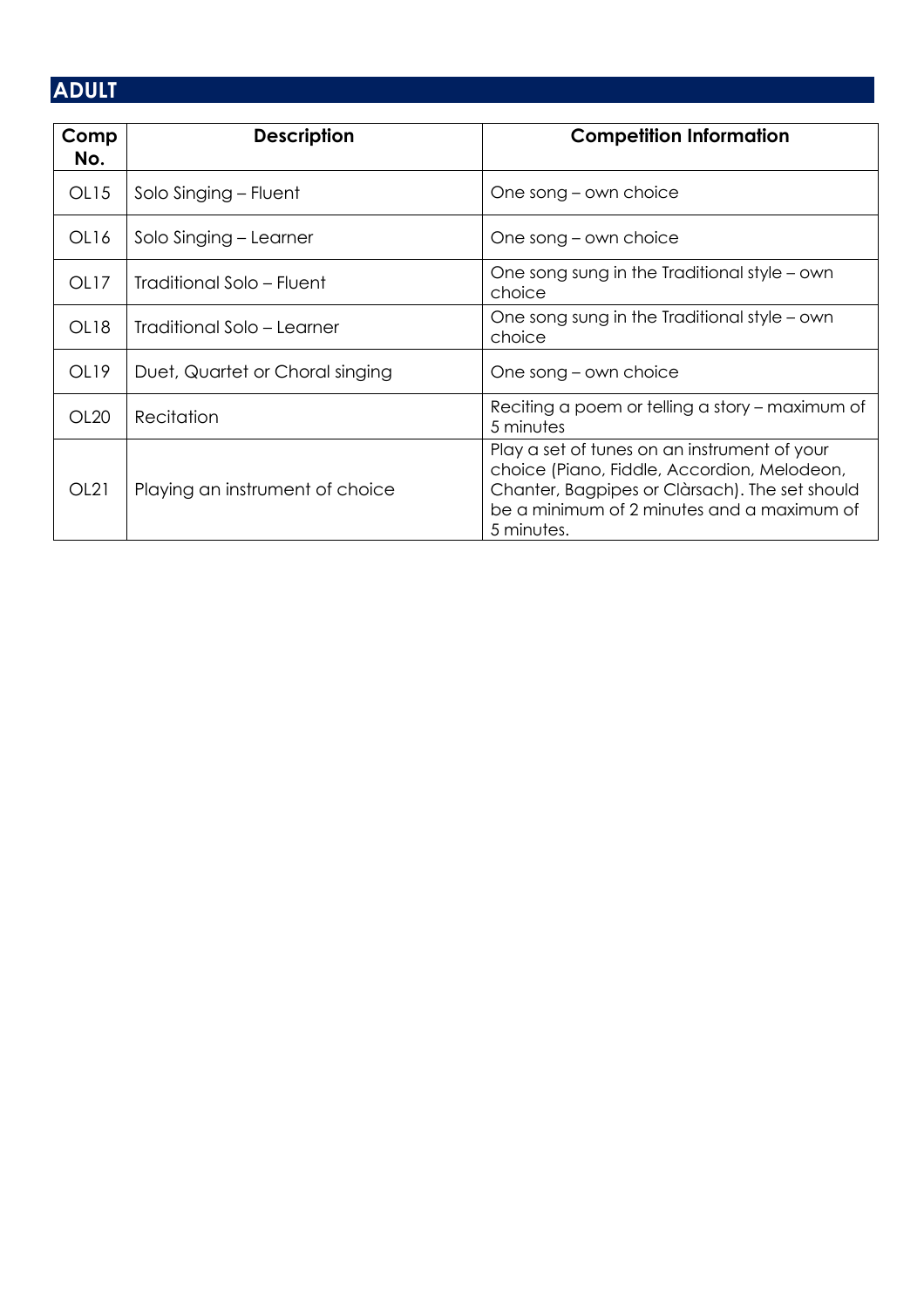## **STANDARD RULES**

- 1. All spoken and sung matter must be in Gaelic.
- 2. Competitors in all sections of the syllabus must submit their entry using the online system at inverness.ancomunn.co.uk no later than **Monday 25 April 2022**. Late entries will not be accepted.
- 3. If entering a competition which requires a file upload, e.g. own choice music, this must be uploaded by the closing date or the entry will not be valid.
- 4. A competitor must not sing the same song in more than one competition.
- 5. A competitor may compete in either fluent or learner competitions but not in both categories at the same Mòd. Open competitions are open to both fluent and learner competitors.
- 6. Solo singers' own choices are limited to 28 lines (except traditional songs).
- 7. The minimum and maximum times stated for specific competitions must be adhered to.
- 8. Competitors in vocal music competitions must sing without musical accompaniment, unless specified.
- 9. Prescribed songs for solo competitions may be sung in any key.
- 10. Junior Choirs must consist of at least 8 and not more than 26 voices.
- 11. Junior competitors must be within the prescribed age group or class on **1 October 2022**.
- 12. Conductors may **NOT** sing with their choirs.
- 13. Entry to both Chanter and Bagpipe Competitions by the same competitor will **NOT** be accepted.
- 14. The decision of the Adjudicators shall be final.
- 15. Protests against the eligibility of a competitor must be made to the Provincial Mòd Secretary before the judgements are announced, or where possible, before the competition has been entered upon. They must be in writing and must contain a clear statement of the condition infringed and/or the alleged disqualification. Protests can only be entered by those interested as competitors in the particular competition in connection with which the protest is raised.
- 16. All prescribed pieces listed are from the Royal National Mòd syllabus and can be purchased online at https://www.ancomunn.co.uk/store/index.php